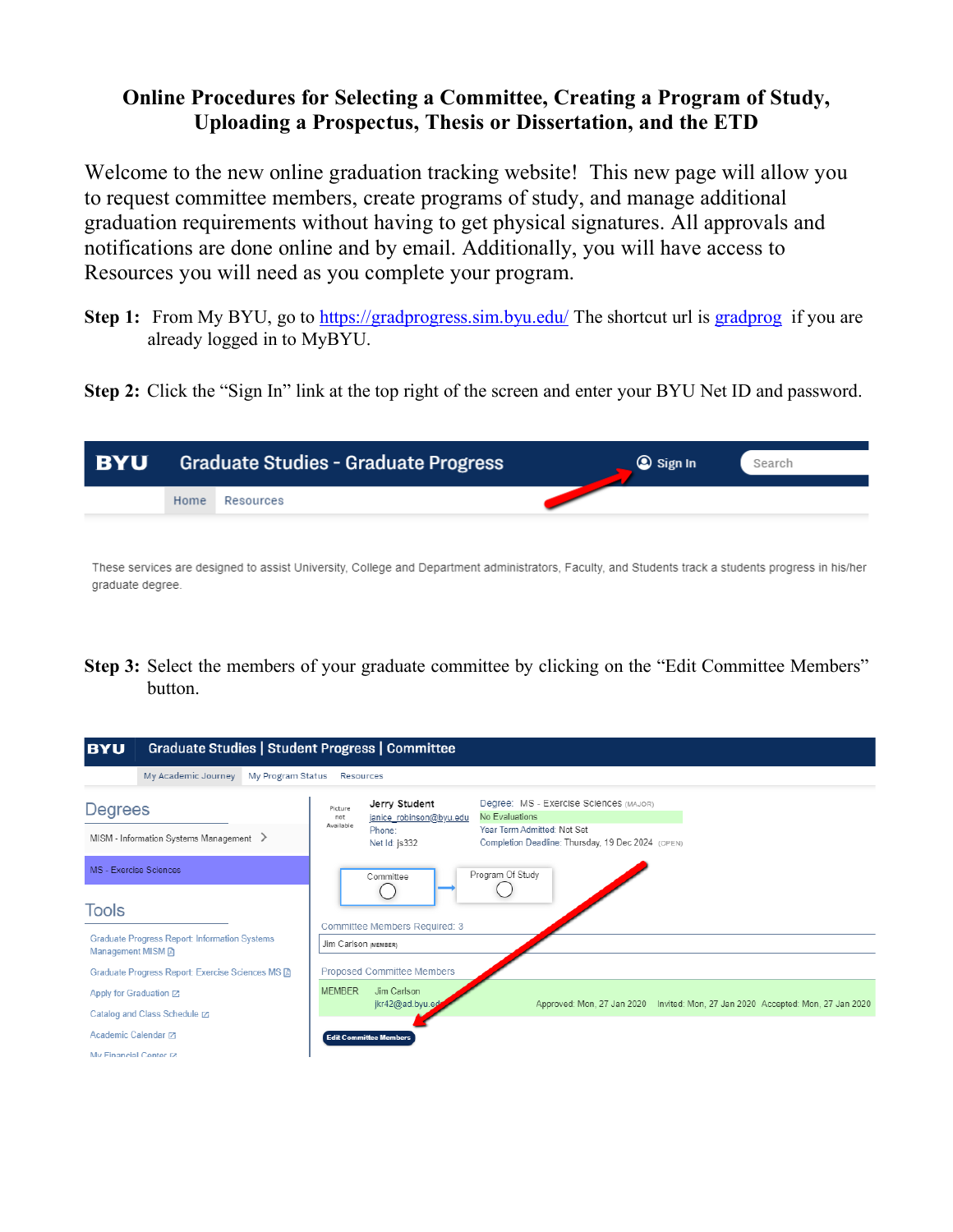**Step 4:** Use the small dropdown arrow on the right of each field to select the names of your committee chair and members. A master's degree requires a minimum of a chair and two members, a doctoral committee requires a minimum of a chair and three members. The default dropdown options list faculty in your department only. If you would like a committee member from another department on campus, click the "search all graduate faculty" box. The dropdown arrow displays all graduate faculty alphabetically by last name. When you are finished, click the "Submit" button.

 $\Box$ ii Osmanitta - Assimum ant

|                           |      | EUIL COMMITTEE ASSIGNMENT                                                             |
|---------------------------|------|---------------------------------------------------------------------------------------|
| <b>CHAIR</b>              | Name | Some of the Committee may be uneditable because they are already approved or declined |
| $\hat{\mathbf{v}}$ MEMBER | Name | search all graduate faculty<br>$\overline{\phantom{a}}$                               |
| $\hat{v}$ MEMBER          | Name | search all graduate faculty                                                           |
| ADD MEMBER                |      | <b>SURMIT</b><br>CLOSE.                                                               |

**Step 5:** Once your committee has been selected and submitted, the next step is to invite them to serve on your committee. This is done by clicking the "Send Invite" button beside each name (or you can send to all who have not accepted). Once the invitation has been sent, the date will appear to the right of the name. If you don't see confirmation, you may click the "Resend Invite" button beside the names. You will use this page to edit the committee members as well. Faculty receive an email and they can accept by clicking a link in the email.

| Program Of Study<br>Committee                                               |
|-----------------------------------------------------------------------------|
| <b>Committee Members Required: 3</b>                                        |
| No Committee Members have been approved and have accepted position.         |
| <b>Proposed Committee Members</b>                                           |
| <b>CHAIR</b><br><b>Captain Nemo</b><br><b>Send Invite</b>                   |
| <b>MEMBER</b><br><b>Pierre Aronnax</b><br><b>Send Invite</b>                |
| <b>MEMBER</b><br>Invited: Today<br><b>Ned Land</b><br><b>Resend Invite</b>  |
| Send Invite to those who have not accepted<br><b>Edit Committee Members</b> |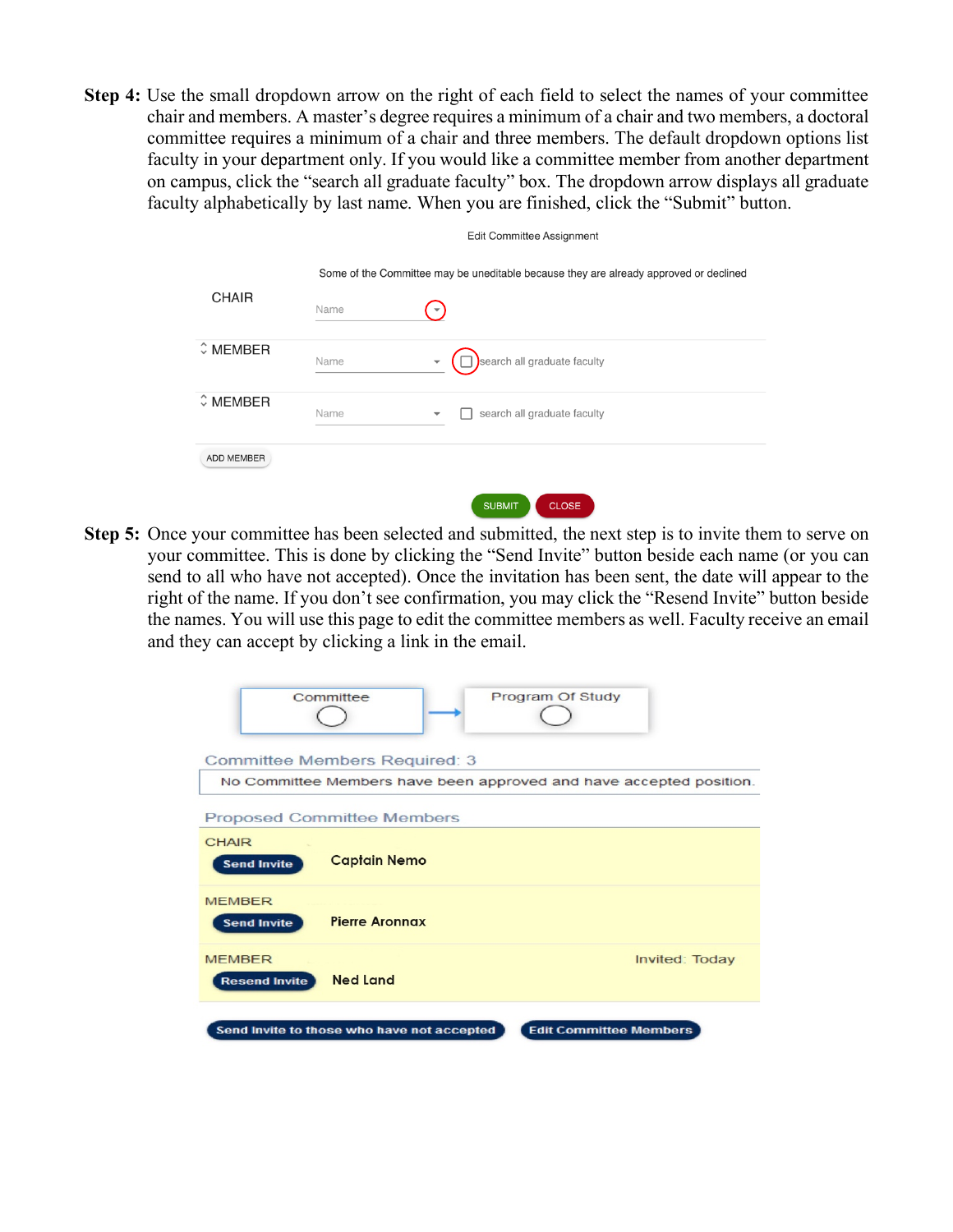Once everyone has accepted the request to be on your committee, and the committee has been approved by the program manager or coordinator, the "Committee" block will indicate the approval and display the checkmark.



You may proceed to create a Program of Study while you are waiting for committee acceptance and approval.

**Step 6:** Click on the Program of Study (POS) box to open a new subsection of the page. Some required courses may already be populated if your program has specific courses that everyone must take. Select the second line to add more courses:

| Program of Study Plan Committee Member Approvals ▼ |  |
|----------------------------------------------------|--|
| Program Requirements $\vee$                        |  |
| Student Academic History ↓                         |  |

Uses these buttons to add and remove courses while you are in the Planning stage.

**ADD NEW COURSE REMOVE COURSE** 

Once you are satisfied with your POS, submit it to your committee for approvals using this button near the top of this progress milestone:



Please note that all added courses are automatically listed as "electives", if that designation needs to change, please contact your graduate program manager to make the change.

**Step 7.** Once your committee has approved your POS, the graduate program manager will be notified to do a final check and give final approval. Some adjustments may be needed and can be entered by the program manager. You will be notified by email when your POS is approved.

#### **Prospectus:**

Once you have a prospectus ready for review (thesis, dissertation or project programs), you upload it on the Graduate Progress page. You must convert it to PDF before upload and may enter a title. Your faculty will be notified by email that they can view your Prospectus. They may make comments and ask for edits.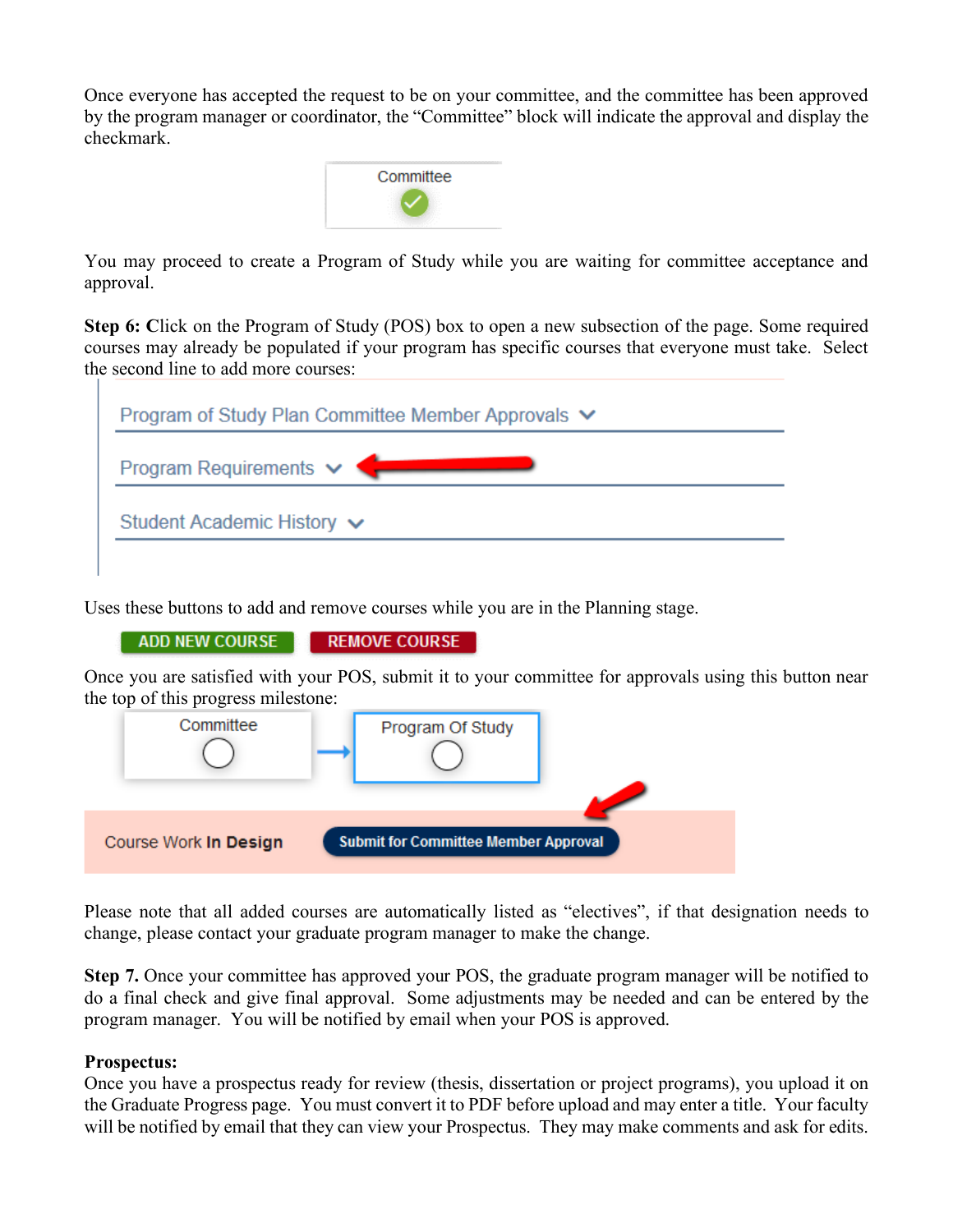You will be notified by email of necessary changes and be required to upload a new version. All versions are kept, but only the last one will appear in the viewing box. Previous versions can be accessed on the left side date links.

Once all committee members are satisfied, you will be notified of their approvals by email.

# **Thesis Title**  $I \subseteq X_2 \times^2$ в Ω



## **Ready for Defense:**

After you have completed your research or project, you upload your written work into the progress milestone called "Ready for Defense." It looks just like the Prospectus progress milestone. This is where you will share your written work with your committee to read and make comments for edits needed. Read the Resource page for requirements and samples and FAQs about your written work formatting.

This is what the graduate progress page looks like after requesting faculty certify that you are ready to defend:



As you can see, you can resend the request to certify if one (or more) of your faculty have not yet certified you as being ready to defend.

#### **Defense**:

Once all committee members have approved, you will work with your graduate program manager to schedule a time for your defense. This will be displayed on the page, and all committee members will be notified. They work with the program manager (independent of this page) to find a time agreeable to all.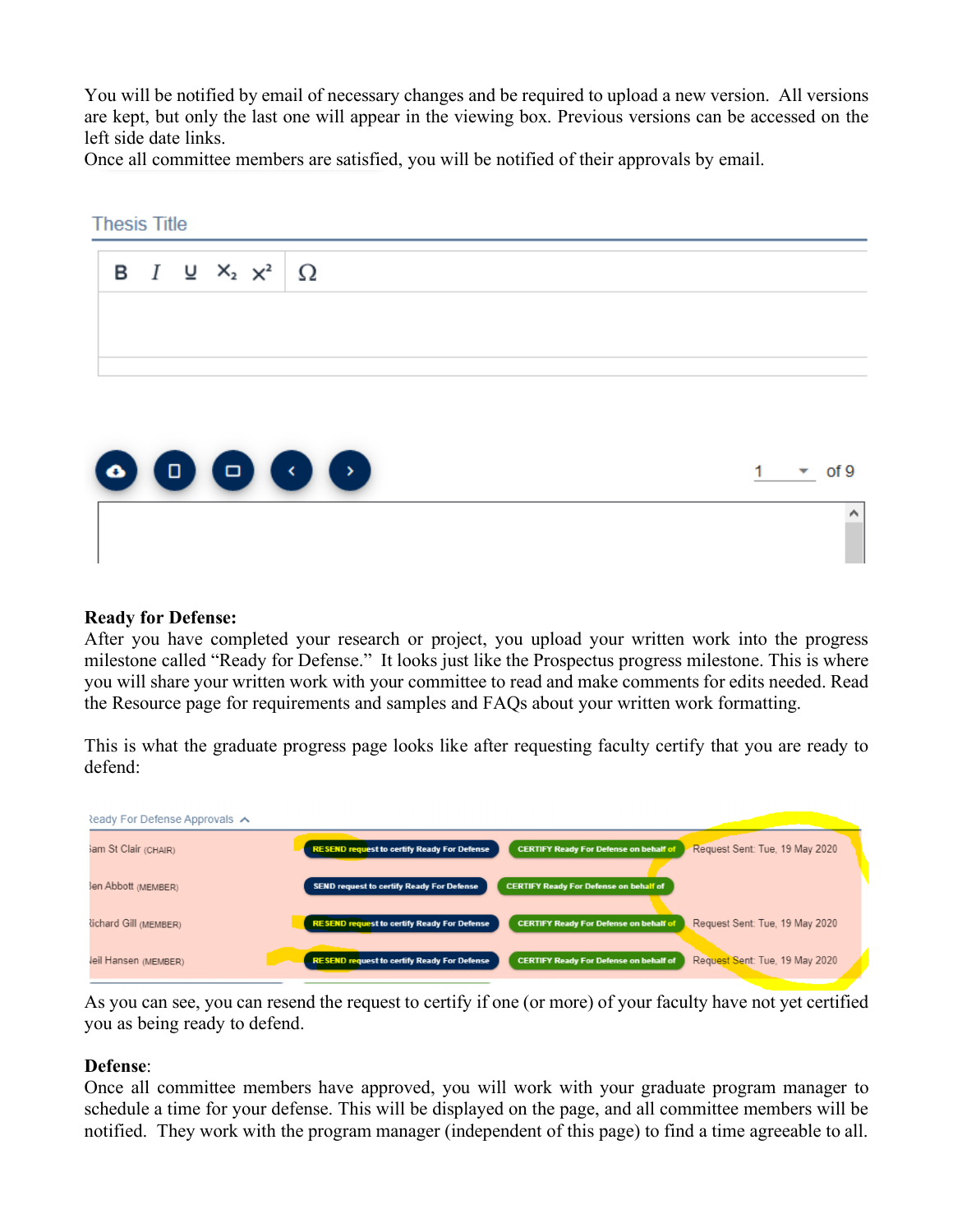After your defense you may be asked to make further edits in your work and your defense status will be listed as Qualifications.

All edits or revised versions should be uploaded in the 'Ready for Defense' progress milestone. Your committee chair will submit the "Pass" status once he/she is satisfied.

#### **ETD:**

PUBLICATION DETAILS DOCUMENT

If you are in a Thesis or Dissertation program, you will continue to upload your ETD in this progress milestone.

You are entering publication details that will be searchable and used to catalog your work in the digital library. You will enter your name again in the correct fields (first, middle, last) which are used for the library catalog search functions. Please list your name exactly the same way in the publication details page as well as your title page and abstract.

You have to enter some items like Key words, Abstract, Availability, and check some agreements.

| Required Fields * |                                                                                                                                                                                                                                                                                                                                               |  |           |  |  |  |
|-------------------|-----------------------------------------------------------------------------------------------------------------------------------------------------------------------------------------------------------------------------------------------------------------------------------------------------------------------------------------------|--|-----------|--|--|--|
| Author Name*      | full name here                                                                                                                                                                                                                                                                                                                                |  |           |  |  |  |
|                   | This is how your name should appear on the title page and after the copyright and on the abstract page. Punctuation may be added<br>where needed.                                                                                                                                                                                             |  |           |  |  |  |
|                   |                                                                                                                                                                                                                                                                                                                                               |  |           |  |  |  |
|                   | <b>First Name</b><br>Middle Name                                                                                                                                                                                                                                                                                                              |  | Last name |  |  |  |
|                   | Please verify names are in the correct field.                                                                                                                                                                                                                                                                                                 |  |           |  |  |  |
| Availabilitv*     | Release the scholarly work immediately for worldwide access. Please select immediate release unless there<br>is a patent, copyright or publication issue.                                                                                                                                                                                     |  |           |  |  |  |
|                   | Delay the release of the entire work for one year, for publication purposes. After the one year delay,<br>automatically release the work for worldwide access. [The student author or the student's committee chair may<br>request the work be released sooner than one year by submitting a request to Graduate Studies.]                    |  |           |  |  |  |
|                   | Secure the entire work for export control or patent purposes; please select the appropriate box below. During<br>the secured period, the copyright owner agrees to not exercise his/her ownership rights, including public use<br>in works, without prior authorization from BYU. This secure option requires approval from Graduate Studies. |  |           |  |  |  |
|                   | The secured work will be released to the digital library after Graduate Studies has been given permission to do<br><b>SO.</b>                                                                                                                                                                                                                 |  |           |  |  |  |
|                   | $\bigcirc$ Export Control - My work has export control restrictions<br>$\bigcirc$ Patent - My work involves a patent                                                                                                                                                                                                                          |  |           |  |  |  |
|                   | Creative Work to be held under Embargo until I notify Graduate Studies that it should be released to the digital<br>library.                                                                                                                                                                                                                  |  |           |  |  |  |
| Language          | English                                                                                                                                                                                                                                                                                                                                       |  |           |  |  |  |
| Orcid ID          |                                                                                                                                                                                                                                                                                                                                               |  |           |  |  |  |
| Key Words*        |                                                                                                                                                                                                                                                                                                                                               |  |           |  |  |  |
|                   | Each key word should be separated by a comma. Example: chemical, computer, music, Joseph Smith, DNA, values                                                                                                                                                                                                                                   |  |           |  |  |  |
| Abstract*         |                                                                                                                                                                                                                                                                                                                                               |  |           |  |  |  |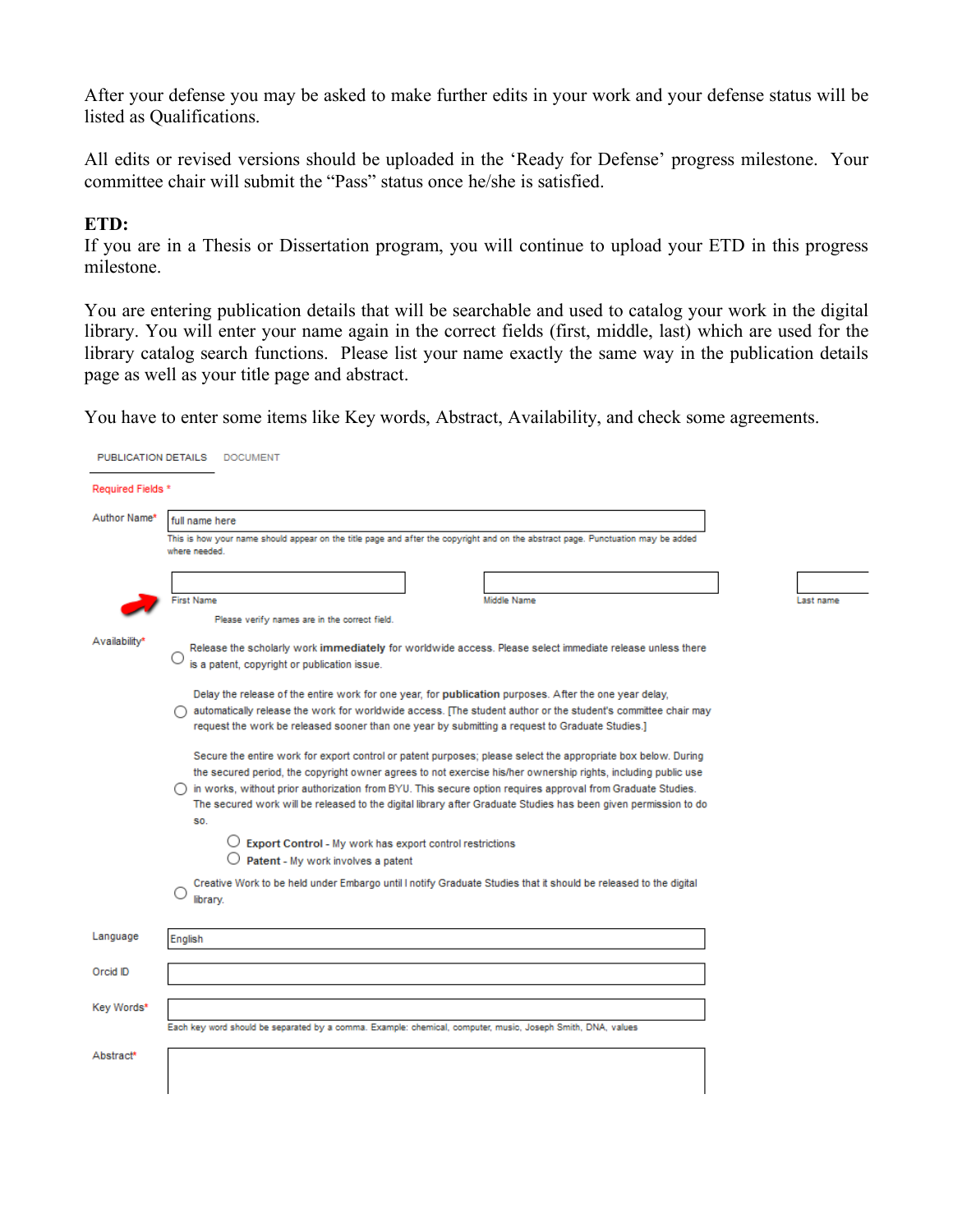In the **Document subsection**, you will upload a PDF document. It must have all fonts embedded as well as bookmarks for each heading in the table of contents.

This document must be approved by Graduate Studies (preliminary pages), department, college and then final approval by Graduate Studies for publishing to the digital library. You can receive comments at any stage requiring you to make edits so pay attention to your emails.

| Publishing Approvals A                                                |                    |                 |  |  |
|-----------------------------------------------------------------------|--------------------|-----------------|--|--|
| <b>Graduate Studies</b>                                               | <b>APPROVE ETD</b> |                 |  |  |
| Department<br>christine_worthington@byu.edu<br>roberta_barnes@byu.edu |                    |                 |  |  |
| College<br>samuel_otterstrom@byu.edu<br>joyce_adams@byu.edu           |                    |                 |  |  |
| <b>Dissertation Title</b>                                             |                    |                 |  |  |
| $\underline{U}$ $X_2$ $X^2$<br>$B$ $I$                                | Ω                  | 8               |  |  |
|                                                                       |                    |                 |  |  |
| P                                                                     |                    | POWERED BY TINY |  |  |
| PUBLICATION DETAILS                                                   | <b>DOCUMENT</b>    |                 |  |  |

Once you receive the final approval from Graduate Studies, the ETD requirement is met.

| Publishing Approvals $\wedge$                                  |                            |  |
|----------------------------------------------------------------|----------------------------|--|
| <b>Graduate Studies</b>                                        | Approved: Mon, 18 May 2020 |  |
| Department<br>jen@cs.byu.edu<br>m@byu.edu                      | Approved: Mon, 18 May 2020 |  |
| College<br>cpms-secretary@byu.edu<br>michelle_prososki@byu.edu | Approved: Mon, 18 May 2020 |  |
|                                                                |                            |  |

ETD approval recorded: Mon, 18 May 2020 by Denise G Stanton